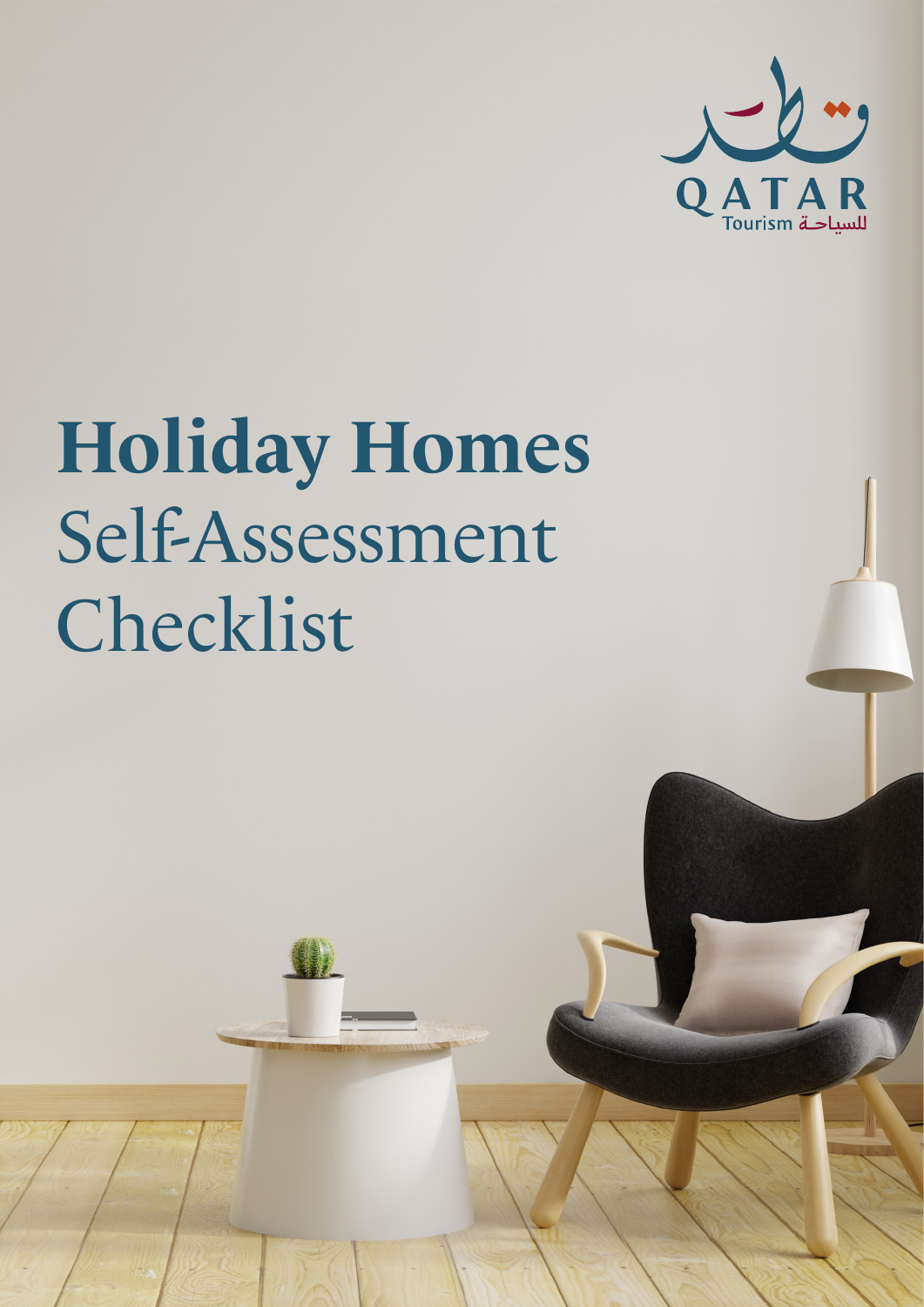### **1- Unit**

| 1- Unit | Criteria # | Criteria                                                                                                                                                                                | Yes | <b>No</b> |
|---------|------------|-----------------------------------------------------------------------------------------------------------------------------------------------------------------------------------------|-----|-----------|
| Main    | 1.1        | Acceptable furniture and equipment (subject to good maintenance<br>without damage)                                                                                                      |     |           |
|         | 1.2        | Adequate floor covering or finish                                                                                                                                                       |     |           |
|         | 1.3        | A landline telephone for making local calls                                                                                                                                             |     |           |
|         | 1.4        | Wireless Internet service (Wi-Fi)                                                                                                                                                       |     |           |
|         | 1.5        | Central air conditioning, or separate air conditioning unit                                                                                                                             |     |           |
|         | 1.6        | Adequate wall covering or finishes                                                                                                                                                      |     |           |
|         | 1.7        | Cleaning tools and accessories (for unit, rooms, bathrooms, and kitch-<br>en)                                                                                                           |     |           |
|         | 1.8        | Washing machine                                                                                                                                                                         |     |           |
|         | 1.9        | Unit License and Classification Certificate shown in a clear place                                                                                                                      |     |           |
| Sub     | 1.10       | Curtains or blackout to completely darken the unit                                                                                                                                      |     |           |
|         | 1.11       | Ashtray for smoking rooms only                                                                                                                                                          |     |           |
|         | 1.12       | Waste basket                                                                                                                                                                            |     |           |
|         | 1.13       | Electric iron and ironing board                                                                                                                                                         |     |           |
|         | 1.14       | Clothes drying stand                                                                                                                                                                    |     |           |
|         | 1.15       | Vacuum cleaner                                                                                                                                                                          |     |           |
|         | 1.16       | First aid kit for use in emergencies                                                                                                                                                    |     |           |
|         | 1.17       | Number on the door of each unit/or number on each villa                                                                                                                                 |     |           |
|         | 1.18       |                                                                                                                                                                                         |     |           |
|         | 1.19       | Peephole or intercom system on each unit/villa/door                                                                                                                                     |     |           |
|         | 1.20       | Emergency procedures in Arabic and English. Emergency contact num-<br>bers in Arabic and English                                                                                        |     |           |
|         | 1.21       | Provide emergency tools (fire extinguishers/fire blankets/gloves/torch)                                                                                                                 |     |           |
|         | 1.22       | Accurate Unit address placed by the phone                                                                                                                                               |     |           |
|         | 1.23       | Contact numbers for the purpose of round-the-clock assistance and<br>maintenance                                                                                                        |     |           |
|         | 1.24       | Visitor Guide including details of building services, important nearby<br>public facilities, and a list of unit contents, in addition to QT contact<br>form for complaints or inquiries |     |           |
|         | 1.25       | Qibla direction                                                                                                                                                                         |     |           |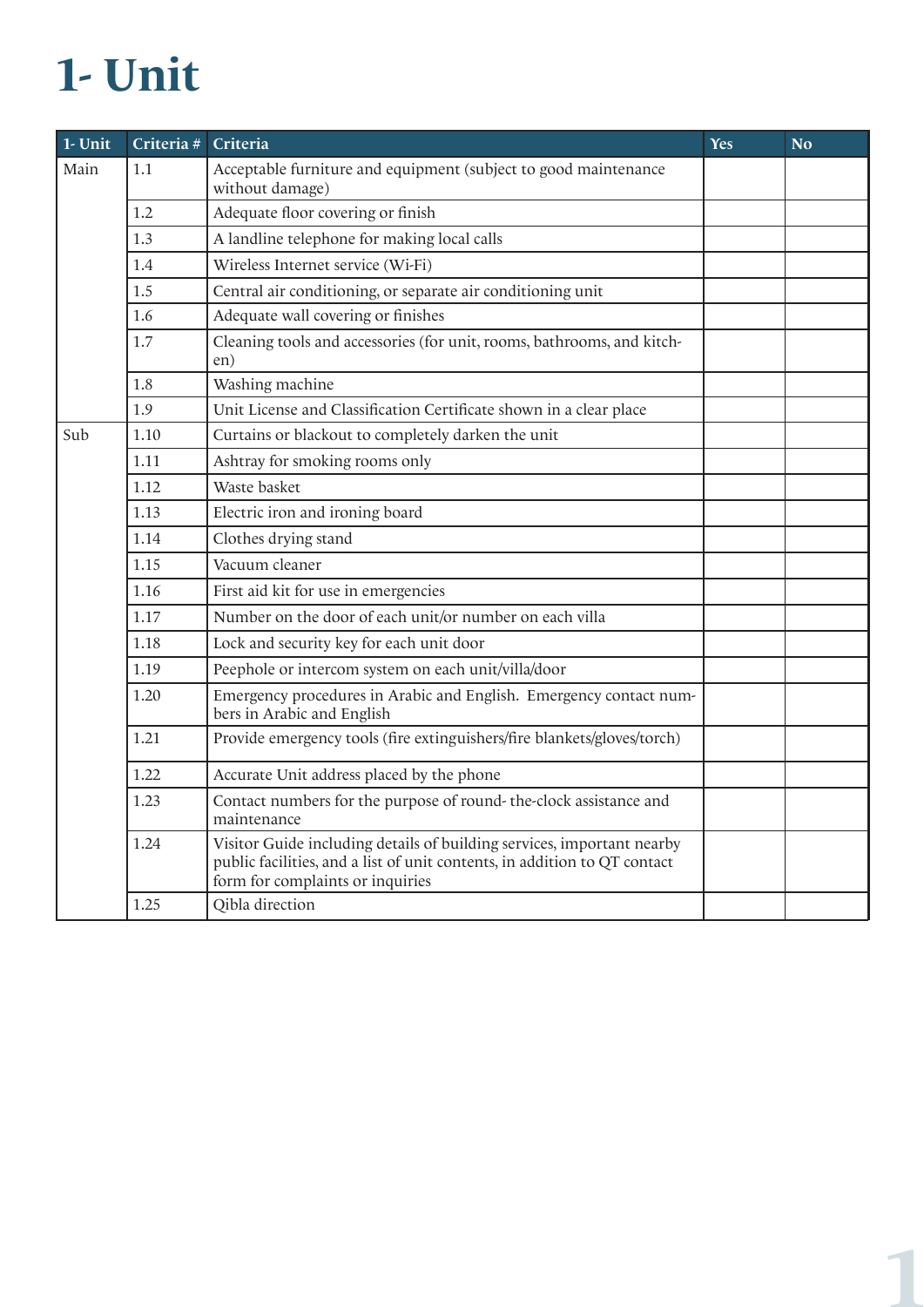## **2- Living Room**

| 2-Living Room Criteria # |     | Criteria                                                     | Yes | No. |
|--------------------------|-----|--------------------------------------------------------------|-----|-----|
| Main                     | 2.1 | Sofa or armchair for two people, per bedroom or studio       |     |     |
|                          | 2.2 | Dining table with at least two chairs, per bedroom or studio |     |     |
|                          | 2.3 | Colour T.V. with remote control                              |     |     |
| Sub                      | 2.4 | Rug or carpet                                                |     |     |

#### **3- BEDROOM**

| 3- Bedroom | Criteria #                                                                                                                  | Criteria                                                                                                 | Yes | <b>No</b> |
|------------|-----------------------------------------------------------------------------------------------------------------------------|----------------------------------------------------------------------------------------------------------|-----|-----------|
| Main       | 3.1                                                                                                                         | "Minimum bedroom floor area (excluding the bathroom and<br>the entrance) being as follows:               |     |           |
|            |                                                                                                                             | - bedroom 12 sqm                                                                                         |     |           |
|            |                                                                                                                             | - Studio 17 sqm"                                                                                         |     |           |
|            | 3.2<br>"Beds with headboard and modern mattresses, sheets, pillows,<br>and clean bedspreads of suitable sizes as a minimum: |                                                                                                          |     |           |
|            |                                                                                                                             | *Main bedroom:                                                                                           |     |           |
|            |                                                                                                                             | - Bed length 200cm and width 150cm                                                                       |     |           |
|            |                                                                                                                             | * Studios and other bedrooms:                                                                            |     |           |
|            |                                                                                                                             | - Single beds length 190cm and width 90cm                                                                |     |           |
|            |                                                                                                                             | - Double beds are 190cm long and 135cm wide"                                                             |     |           |
|            | 3.3                                                                                                                         | Bedside table with drawer or shelf, as well as a shaded bedside<br>lamp                                  |     |           |
|            | 3.4                                                                                                                         | Wardrobe or cupboard with shelves and a mirror                                                           |     |           |
|            | 3.5                                                                                                                         | A wardrobe with hangers (at least 6 hangers)                                                             |     |           |
|            | 3.6                                                                                                                         | Safe box inside the wardrobe or in a hidden place, per studio<br>and main bedroom (with user directions) |     |           |
| Sub        | 3.7                                                                                                                         | Two sets of bed sheets and pillow covers for every bed                                                   |     |           |
|            | 3.8                                                                                                                         | Chest of drawers or shelves for clothes (can be part of the<br>above-mentioned wardrobe).                |     |           |
|            | 3.9                                                                                                                         | Carpet or rug for each bedroom                                                                           |     |           |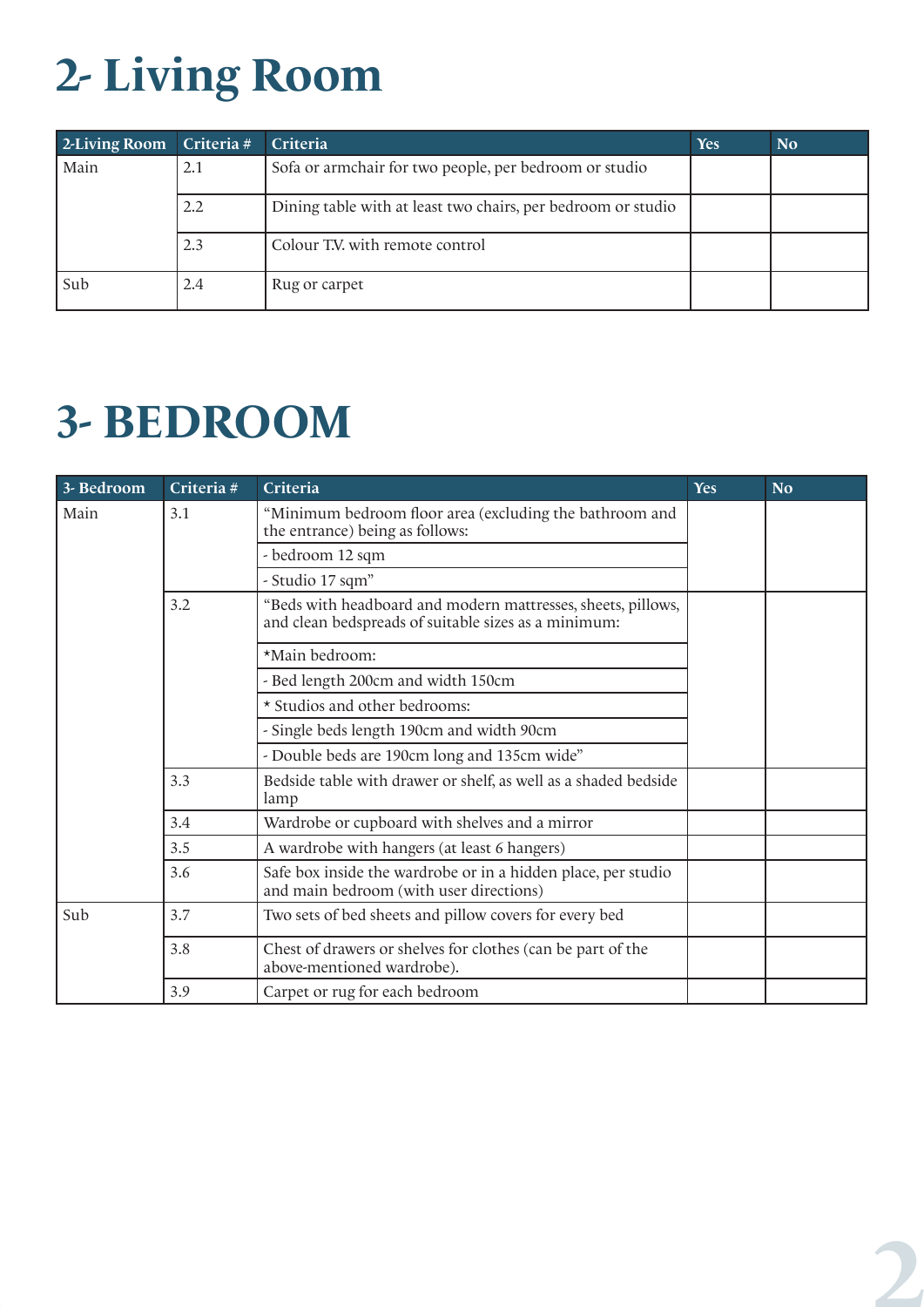### **4- BATHROOM**

| 4-Bathroom                        | Criteria #                                            | Criteria                                                              | <b>Yes</b> | N <sub>o</sub> |
|-----------------------------------|-------------------------------------------------------|-----------------------------------------------------------------------|------------|----------------|
| Main                              | 4.1                                                   | Shower, or bathtub for each en-suite bathroom                         |            |                |
|                                   | 4.2                                                   | Sink with mirror and lighting                                         |            |                |
|                                   | 4.3<br>Lidded WC<br>Hot and cold running water<br>4.4 |                                                                       |            |                |
|                                   |                                                       |                                                                       |            |                |
|                                   | 4.5                                                   | Bathing and personal hygiene accessories (such as: soap, shampoo)     |            |                |
|                                   | 4.6                                                   | Curtain for each shower or bathtub                                    |            |                |
| Sub<br>Handle for bathtubs<br>4.7 |                                                       |                                                                       |            |                |
|                                   | 4.8                                                   | Two sets of towels (bath towel, hand towel, bathmat) for each<br>room |            |                |
|                                   | 4.9                                                   | WC spray washer or bidet                                              |            |                |
|                                   | 4.10                                                  | Towel holder                                                          |            |                |
|                                   | 4.11                                                  | Bathmat                                                               |            |                |
|                                   | 4.12                                                  | Soap holder                                                           |            |                |
|                                   | 4.13                                                  | Hooks                                                                 |            |                |
|                                   | 4.14                                                  | Shelves for cosmetics                                                 |            |                |

#### **5- KITCHEN**

| 4-Kitchen | Criteria # | Criteria                                                                                                         | <b>Yes</b> | <b>No</b> |
|-----------|------------|------------------------------------------------------------------------------------------------------------------|------------|-----------|
| Main      | 5.1        | Sink and draining board                                                                                          |            |           |
|           | 5.2        | Hot and cold running water                                                                                       |            |           |
|           | 5.3        | Cooking device (not required in preparatory kitchens if there<br>is a kitchen that meets the specifications)     |            |           |
|           | 5.4        | Fridge (not required in preparatory kitchens if there is a kitch-<br>en that meets the specifications)           |            |           |
|           | 5.5        | Microwave                                                                                                        |            |           |
| Sub       | 5.6        | Waste bins with covers                                                                                           |            |           |
|           | 5.7        | Cooking utensils (saucepans, casserole, stockpot with lids, fry<br>pan, nylon utensils)- 1 set per unit          |            |           |
|           | 5.8        | Tableware for each bedroom (including glassware, ceramic<br>dishes, spoons, knives, cups) - two sets per bedroom |            |           |
|           | 5.9        | Odour extractor fan                                                                                              |            |           |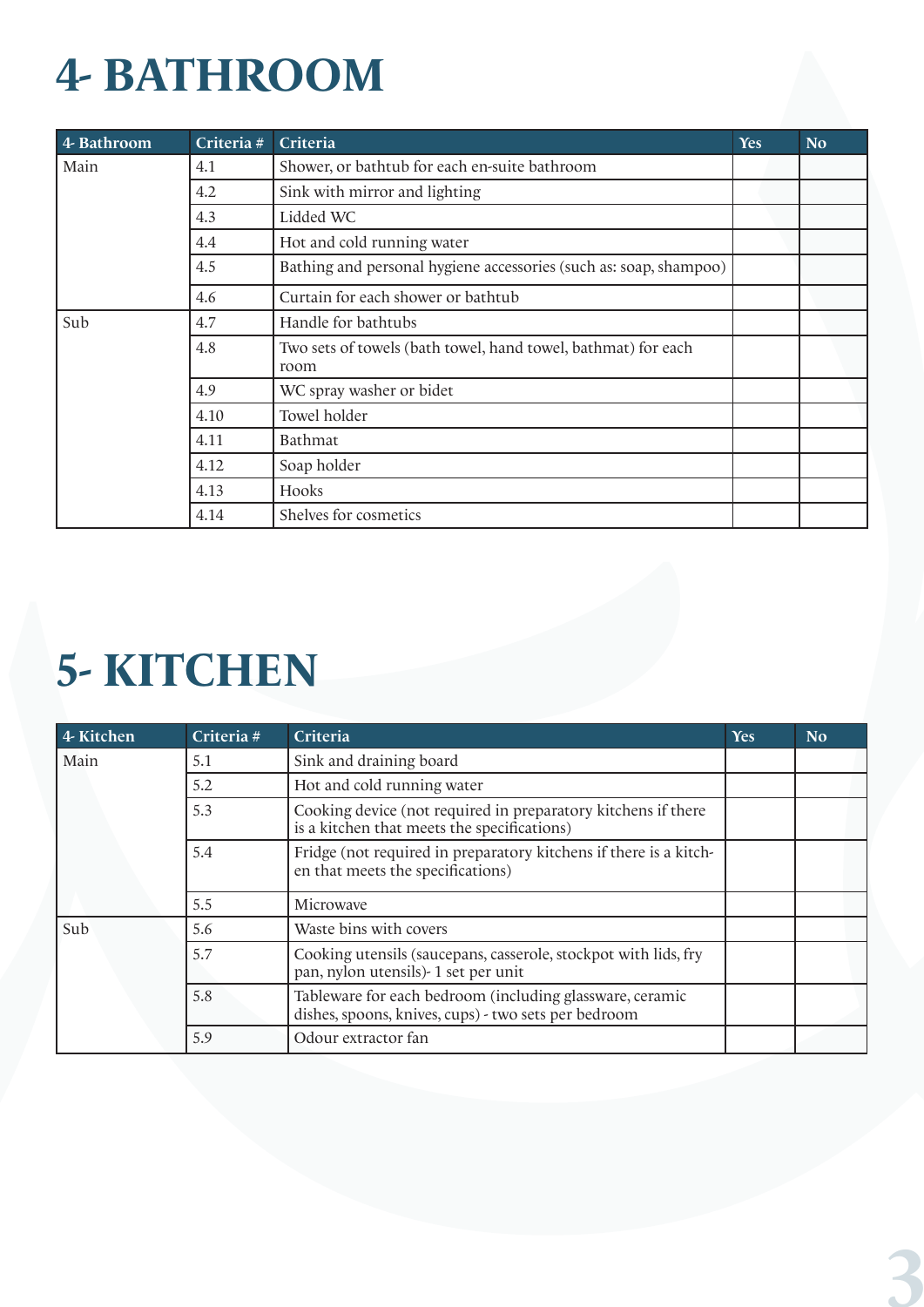### **6- Assistant Worker Room**

| 6- Assistant Worker Room Criteria #                                                                       |     | Criteria                                                                                           | Yes | <b>No</b> |
|-----------------------------------------------------------------------------------------------------------|-----|----------------------------------------------------------------------------------------------------|-----|-----------|
| Main<br>"Minimum bedroom floor area (excluding the<br>6.1<br>bathroom and the entrance) being as follows: |     |                                                                                                    |     |           |
|                                                                                                           |     | - bedroom 9 sqm"                                                                                   |     |           |
| 6.2<br>priate sizes as a minimum:                                                                         |     | "Beds with headboard and modern mattresses,<br>sheets, pillows and clean linens for beds of appro- |     |           |
|                                                                                                           |     | - Single beds 190cm long and 90cm wide"                                                            |     |           |
|                                                                                                           | 6.3 | A wardrobe with hangers (at least 3)                                                               |     |           |
| Sub                                                                                                       | 6.4 | Rug or carpet                                                                                      |     |           |

#### **7- TECHNICAL SPECIFICATION**

| <b>7-Technical Specifications</b> | Criteria # | Criteria                                                                                                                                                        | Yes | <b>No</b> |
|-----------------------------------|------------|-----------------------------------------------------------------------------------------------------------------------------------------------------------------|-----|-----------|
| Main                              | 7.1        | Fully fenced except for villas in closed communities                                                                                                            |     |           |
|                                   | 7.2        | Provide adequate lighting for main entrance, corri-<br>dors, and stairways and full unit to ensure safety                                                       |     |           |
|                                   | 7.3        | Building security guard - homes or villas that are<br>part of closed complexes                                                                                  |     |           |
|                                   | 7.4        | If there is a fence, a door and lock must be provided                                                                                                           |     |           |
|                                   | 7.5        | CCTV for all main entrances                                                                                                                                     |     |           |
|                                   | 7.6        | Elevator serving from the ground floor if the build-<br>ing consists of three or more stories.                                                                  |     |           |
|                                   | 7.7        | A board must be installed, including the unit's<br>address, Classification, Permit number, Licensee<br>contact number, and QT number & email                    |     |           |
|                                   | 7.8        | Houses and villas that are part of closed communi-<br>ties must be consist of at least four houses or villas                                                    |     |           |
| Sub                               | 7.9        | If there is a swimming pool, there must be warn-<br>ings/signs and adequate safety equipment (floats,<br>life rings, first aid kits, lifeguard duty hours etc.) |     |           |
|                                   | 7.10       | Parking for at least one car                                                                                                                                    |     |           |
|                                   | 7.11       | In case of having a swimming pool and a gym the<br>service must be provided                                                                                     |     |           |
|                                   | 7.12       | Highlight basic community rules that must be<br>followed by Guests when present in the Holiday<br>Home                                                          |     |           |
|                                   | 7.13       | Paved road access to the property                                                                                                                               |     |           |

**3 4**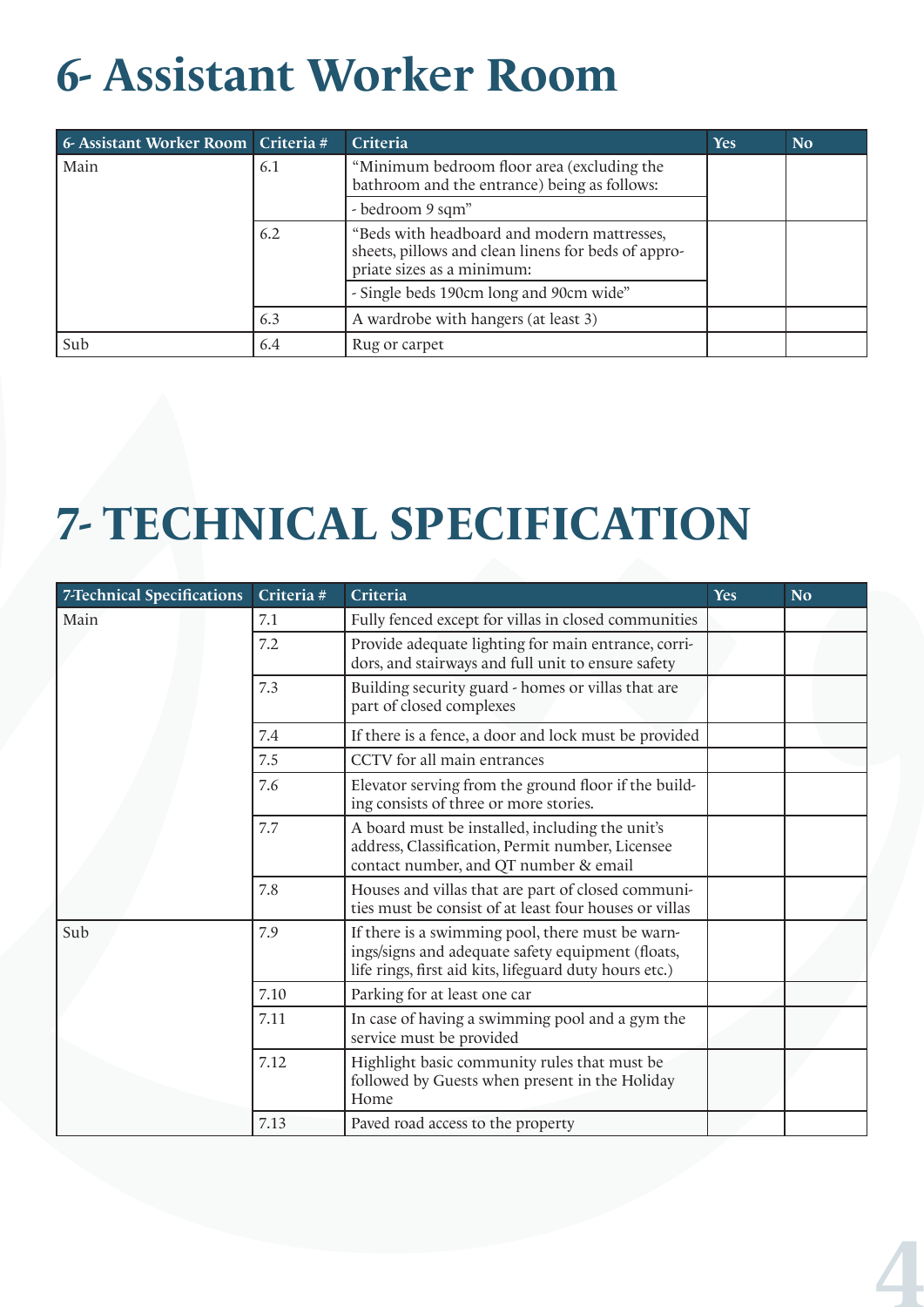#### **8- SUSTAINABILITY SPECIFICATIONS**

| 8-Sustainability Specifications | Criteria # | Criteria                                                                                                                                                                                | Yes | N <sub>o</sub> |
|---------------------------------|------------|-----------------------------------------------------------------------------------------------------------------------------------------------------------------------------------------|-----|----------------|
| Optional                        | 8.1        | Smart noise notification system                                                                                                                                                         |     |                |
|                                 | 8.2        | QT encourages operators to use clean or efficient<br>methods of transportation for Guests and em-<br>ployees, including public transport, fast trans-<br>portation, cycling, or walking |     |                |
|                                 | 8.3        | Reduction of waste resulting from cosmetics<br>such as shampoo, soap, shower caps, and other<br>such items by providing them in limited quanti-<br>ties or providing recyclable options |     |                |
|                                 | 8.4        | Provide waste bins or signs to main building<br>waste bins requiring the separation of different<br>types of waste                                                                      |     |                |
|                                 | 8.5        | Provide a water filter in the kitchen sink to pro-<br>vide clean drinking water with regular mainte-<br>nance                                                                           |     |                |
|                                 | 8.6        | Smart locks                                                                                                                                                                             |     |                |
|                                 | 8.7        | Smart lighting and air conditioning systems                                                                                                                                             |     |                |

### **9- DISABLED ROOMS SPECIFICATIONS**

| 9-Disabled Rooms | Criteria # | <b>Criteria</b>                                                                                                  | Yes | No |
|------------------|------------|------------------------------------------------------------------------------------------------------------------|-----|----|
| Main             | 9.1        | In case of advertising for disabled rooms,<br>special requirements should be met (check<br>Disabled Rooms Annex) |     |    |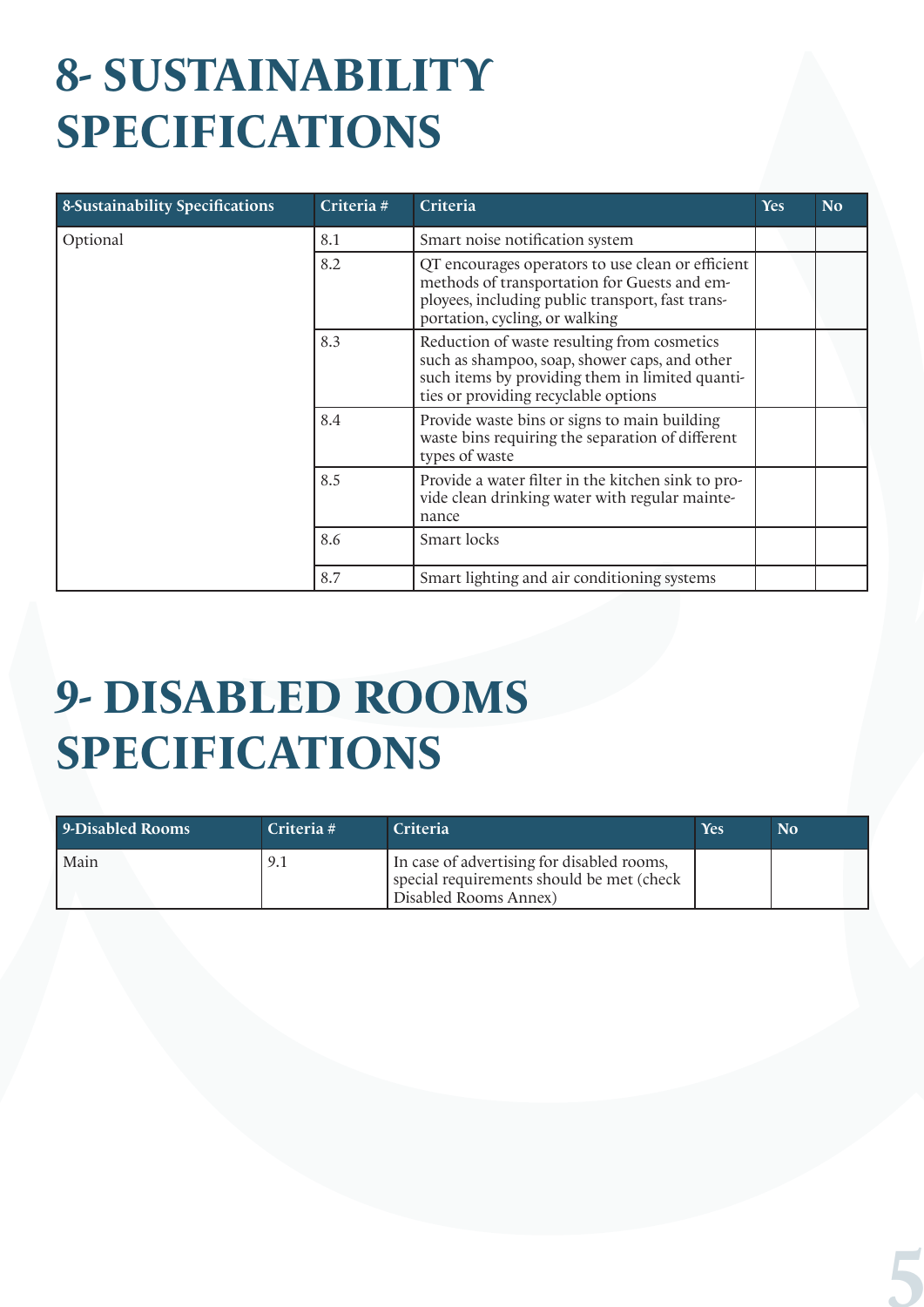#### **ANNEX: ACCESSIBILITY STANDARDS**

This appendix provides more detailed information on the accessibility standards for disabled guests. The requirements mentioned apply to Villas & Apartments categories in case this feature was advertised/offered to guests.

#### **Accessibility Route**

This route refers to a dedicated path for guests with special needs from the point of arrival to accessible rooms and all public areas. The following principles apply to this path:

- 1. Minimum width at any point in the route is 152 cm.
- 2. If the route has a change in level greater than 130 cm, then a curb, ramp, or wheelchair-lift is available.
- 3. Ramps have a maximum slope of 1:12 for a maximum rise of 76 cm; however, the least possible slope should be used with a smooth transaction from ramp to floor.
- 4. Ramps have handrails if the rise is greater than 15.5 cm.
- 5. Curb ramps should be provided when an accessible route has a curb in its path.
- 6. Doors open at least 95 degrees.
- 7. Doors have minimum clear opening of 90 cm.
- 8. Doors should have a clear space of 120 cm x 120 cm before and after opening.
- 9. Door handles set at height between 80 and 130 cm.
- 10. End of corridor highlighted by colour, tone or light contrast between walls and floor coverings.

#### **Requirements for Special Needs Toilets:**

- 1 . Toilet height 43-49 cm measured to top of toilet seat.
- 2 . Grab bars to the side of the toilet at height of 83-92 cm
- 3 . Flush controls maximum height of 112 cm from floor.
- 4 . Toilet paper dispensers at 48-83 cm height and below grab bars.
- 5 . Clearance of at least 142 cm between door and toilet.
- 6 . Clearance form entry to stall door 152 cm.
- 7 . Lavatory counter is not higher than 86 m with no less than 75 cm underneath with no sharp or abrasive surfaces. Water pipes and surfaces should all be insulated.

**5 6**

- 8 . Clear front space of 90 cm x 122 cm in front of lavatory.
- 9 . Lavatory mirrors should not be higher than 100cm above the floor.
- 10. Faucets easy to operate through lever, push or electronic mechanism, no handles.
- 11. Emergency call within disabled lavatory.